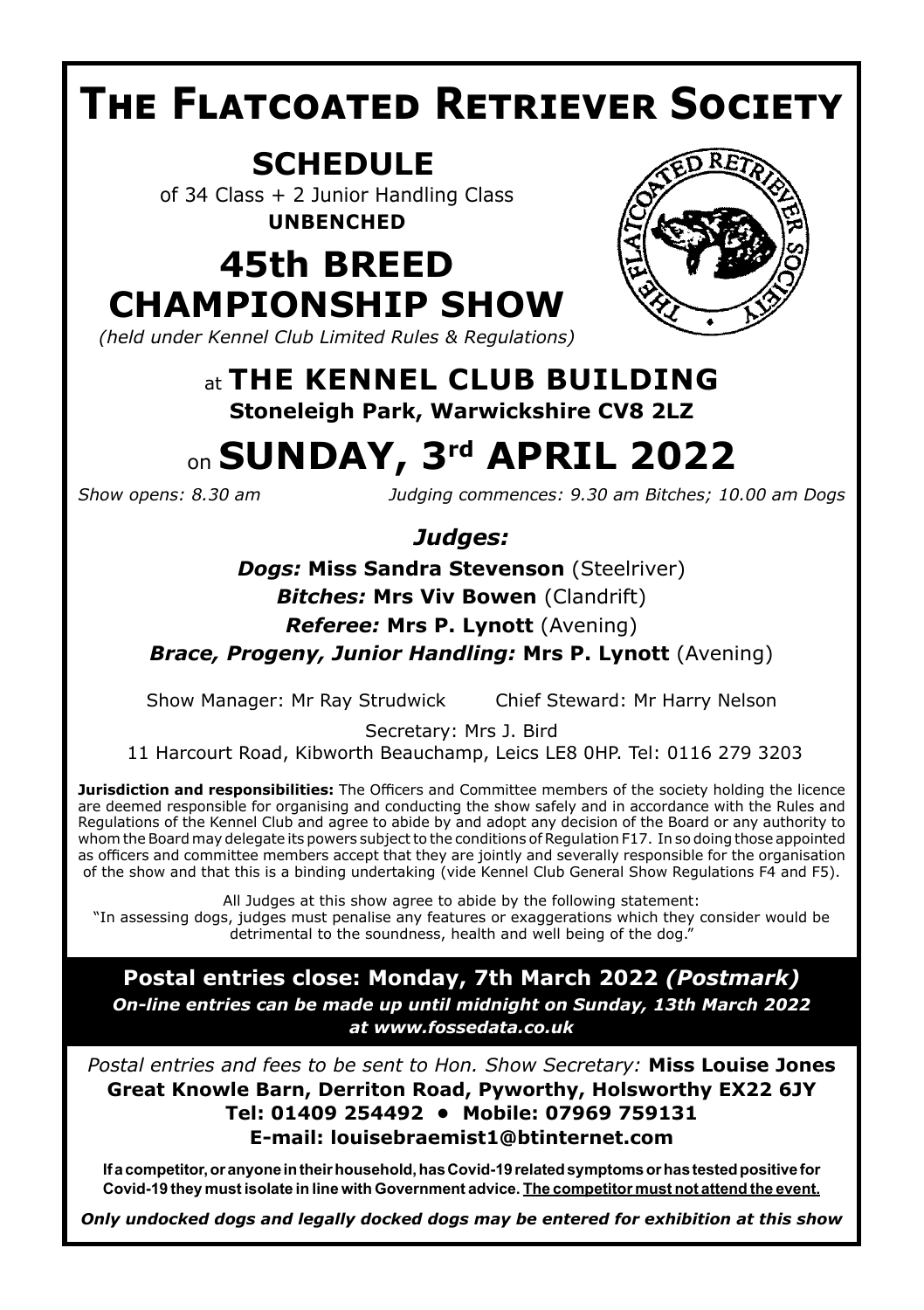

## HEALTH TESTING

#### **PATELLAR LUXATION SCREENING SESSION**

Jane Alexander BVet Med Cert BA, MRCVS will be offering patellar screening at the show.

Members: £15.00 for first dog

£12.00 for subsequent dogs in same ownership.

Non-members: £25.00 per dog.

o Dogs must be 12 months of age or over

- o Please bring the relevant KC owner registration document with you
- o Payment by cash or cheque only

*Appointments should be made in advance by contacting Liz Branscombe*

*Tel: 01525 405884 or email: lizzie@torinmill.plus.com*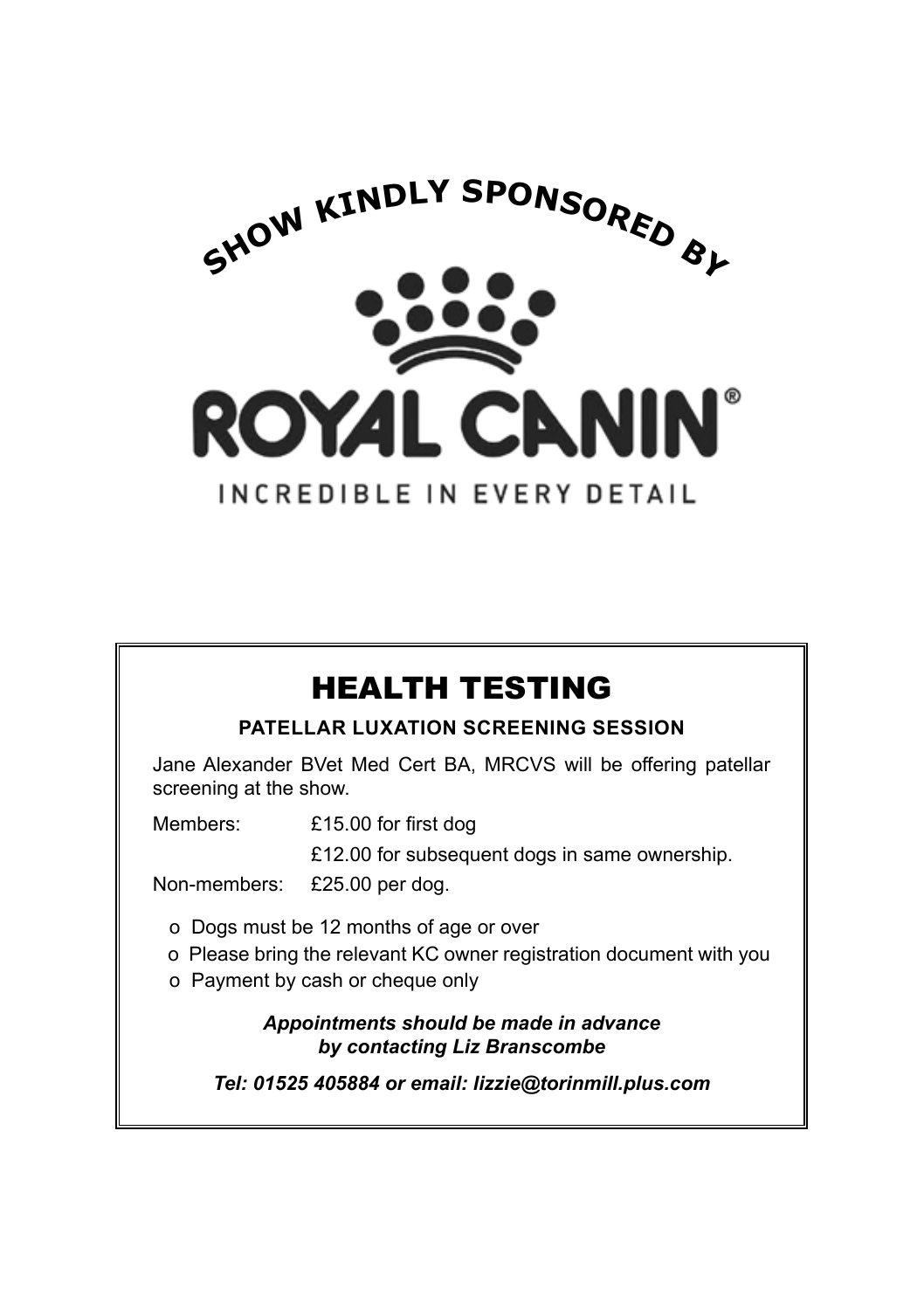

*President:* **Mrs S. Johnson** *Patron:* **Mrs S Johnson**

*Chairman:* **Mrs J. Jones**

*Hon. Secretary:* **Mrs J. Bird** *Hon. Treasurer:* **Mrs H. Harley**

 $President$ 

*Show Manager:* **Mr R. Strudwick** *Hon. Show Secretary:* **Miss L. Jones**

**Hon. Veterinary Surgeon (on call):** Feldon Veterinary Centre (MEDIVETS) 1 Guy Street, Leamington Spa, Warwickshire CV32 4RX. Tel: 01926 423161



#### **JUDGES & SHOW SUB-COMMITTEE**

Mrs Roz Bellamy *(Chairman)*

Miss Louise Jones *(Hon. Show Secretary)*

Mrs Caroline Chambers, Mrs Helen Fox, Miss Lauren Broome, Miss Sarah Egginton, Miss Kelly Holland, Mrs Gemma Jacobs, Mr Harry Nelson (Chief Steward), Mrs Helen Osborne-Brown, Mrs Mandy Romeo-Dieste, Mr Ray Strudwick (Show Manager), Mrs Lynn Strudwick, Mrs Tamsin Swain (Covid Officer), Mrs Chris Whitmore

## **EXECUTE**

*(All Entries MUST be pre-paid)*

| <b>MEMBER - First Entry per dog:</b> | £20.00                                      |
|--------------------------------------|---------------------------------------------|
| NON-MEMBER - First Entry per dog:    | £22.00                                      |
| Each subsequent class with same dog: | £2.50                                       |
| Not for Competition (over 4 months): | $£5.00$ per dog                             |
| <b>Junior Handling:</b>              | Free (Entries will NOT be taken on the day) |
| <b>Catalogues:</b>                   | £3.50 pre-paid with entries                 |
|                                      | (limited number at $E4.00$ on the day)      |
| <b>Donation to FCRS Health Fund:</b> | $£1.00*$                                    |
|                                      | *Delete on entry form if not required       |

Members are reminded that subscriptions are now due and should be sent to the Membership Secretary, as shown below.

The Flatcoated Retriever Society welcomes applications from responsible owners for membership.

Application Forms may be obtained from Membership Secretary:

**Mr Brian Broadbent 49 Stambridge Road, Rochford, Essex SS4 1DY. Tel: 01702 545348 — E-mail: BeeMembersFCRS@aol.com**

g **CATERING FOR BREAKFAST, LUNCH & SNACKS ON SITE** g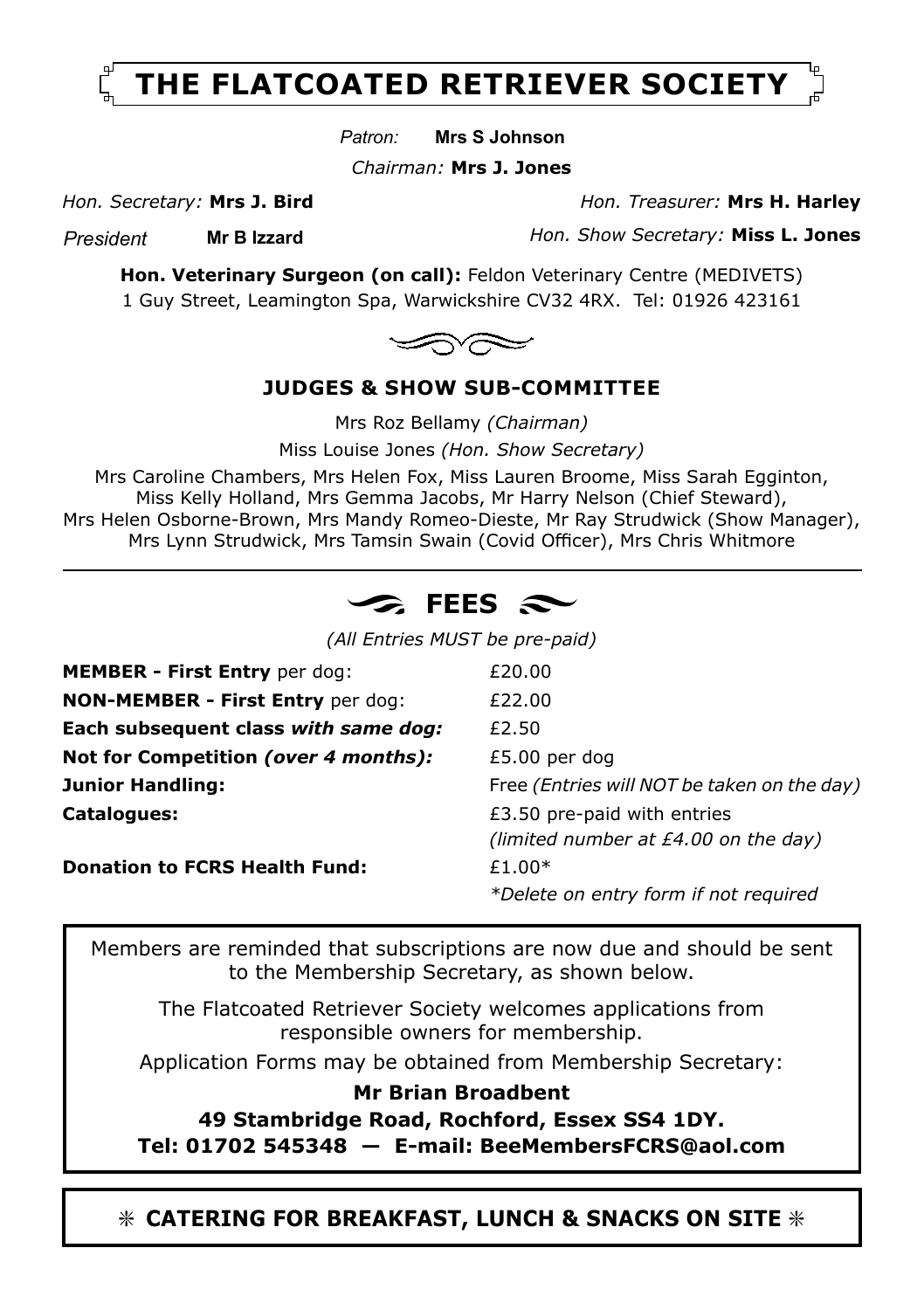

## **JUDGES**

#### *Dogs:* **Miss Sandra Stevenson** (Steelriver) *Bitches:* **Mrs Viv Bowen** (Clandrift)

Kennel Club Challenge Certificate - Dog Kennel Club Challenge Certificate - Bitch<br>(Commencina at 10.00 am) (Commencina at 9.30 am)  *(Commencing at 10.00 am) (Commencing at 9.30 am)*

#### *Referee:* **Mrs P. Lynott** (Avening)

- 
- 
- 
- 
- 
- 
- 
- 
- 
- 
- 11. Limit Dog 27. Limit Bitch
- 
- 
- 14. Field Trial Dog 30. Field Trial Bitch
- 
- 16. Special Shooting Dog 32. Special Shooting Dog
- 1. Veteran Dog 17. Veteran Bitch
- 2. Special Veteran Dog 18. Special Veteran Bitch
- 3. Minor Puppy Dog 19. Minor Puppy Bitch
- 4. Puppy Dog 20. Puppy Bitch
- 5. Junior Dog 21. Junior Bitch
- 6. Yearling Dog 22. Yearling Bitch
- 7. Novice Dog 23. Novice Bitch
- 8. Graduate Dog 24. Graduate Bitch
- 9. Post Graduate Dog 25. Post Graduate Bitch
- 10. Mid Limit Dog 26. Mid Limit Bitch
	-
- 12. Open Dog 28. Open Bitch
- 13. Champion Dog 29. Champion Bitch
	-
- 15. Special Open Liver Dog 31. Special Open Liver Bitch
	- Certificate Dog Certificate Bitch

### **BEST IN SHOW** *followed by* **BEST PUPPY IN SHOW**

*will now be judged*

*Best Veteran in Show will be selected from the winners of classes 1, 2, 17 & 18 ONLY*

33. Brace 34. Progeny

*Judge:* **Mrs P. Lynott** (Avening)

 *(to be judged during lunch break)*

## **JUNIOR HANDLING CLASSES**

35. 6 - 11 years 36. 12 - 16 years

**FREE ENTRY**

*Judge:* **Mrs P. Lynott** (Avening)

 *(to be judged during lunch break following classes 33 and 34)*

Will exhibitors please note that dog judging commences at 10.00 am and bitch judging commences at 9.30 am PROMPT. The Judges appreciate that exhibitors may have entries in Dog and Bitch classes which may coincide and will make allowance for this.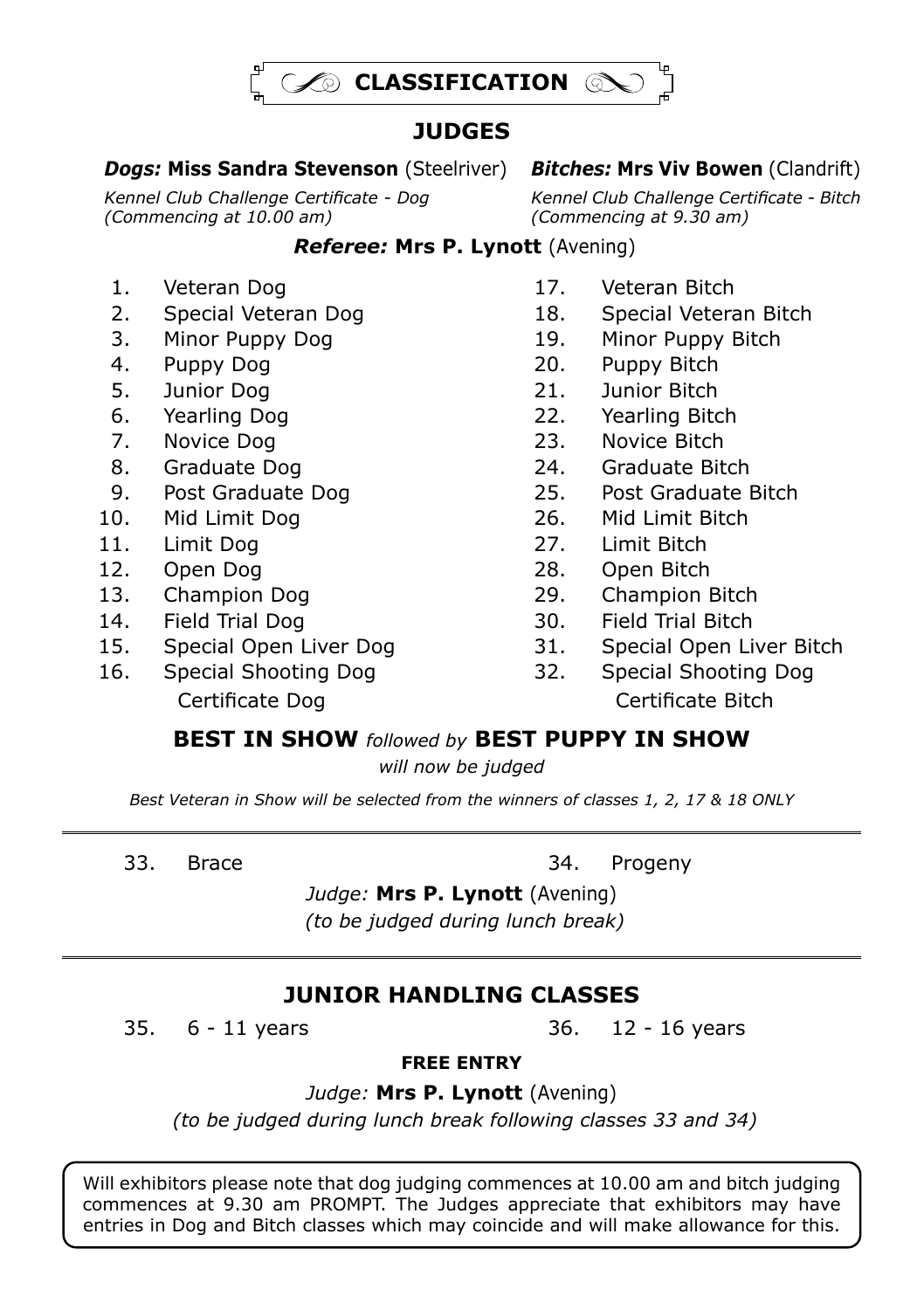## **CUPS & TROPHIES**

## **CHAMPIONSHIP SHOW**

| AWARD                 | <b>FOR</b>                                | <b>PRESENTED BY</b>         |
|-----------------------|-------------------------------------------|-----------------------------|
| <b>FCRS Trophy</b>    | Best in Show                              | <b>FCRS</b>                 |
| Fenrivers Cup         | Reserve Best in Show                      | Mr R. Flowers               |
| <b>Birchcott Cup</b>  | Best Opposite Sex                         | Miss Sherlock               |
| Andromeda Candelabrum | Best Puppy in Show                        | Miss Ormesby                |
| Ryshot Cup            | Best Veteran in Show                      | The late Mr & Mrs D. Izzard |
| Roland Tann Rosebowl  | Best Liver in Show                        | Mr E. Rowlands              |
| Bronze                | Reserve Dog CC                            |                             |
| Bronze                | Reserve Bitch CC                          |                             |
| Insignia              | Best Junior Handler                       | Mrs S. Knight               |
| Perrymel Cup          | Junior Handling 6-11 yrs                  | Osborne-Brown Family        |
| Perrymel Cup          | Junior Handling 12-16 yrs                 | Osborne-Brown Family        |
| Downstream Trophy     | Field Trial Dog                           | Mr & Mrs P. Johnson         |
| Fenstorm Trophy       | Special Shooting Dog<br>Certificate Dog   | Mr & Mrs A. Harkin          |
| Collarm Trophy        | Field Trial Bitch                         | Mrs S. Neary                |
| Fenstorm Trophy       | Special Shooting Dog<br>Certificate Bitch | Mr & Mrs A. Harkin          |

## **RAFFLE**

There will be a Raffle on the day, donated prizes would be appreciated.

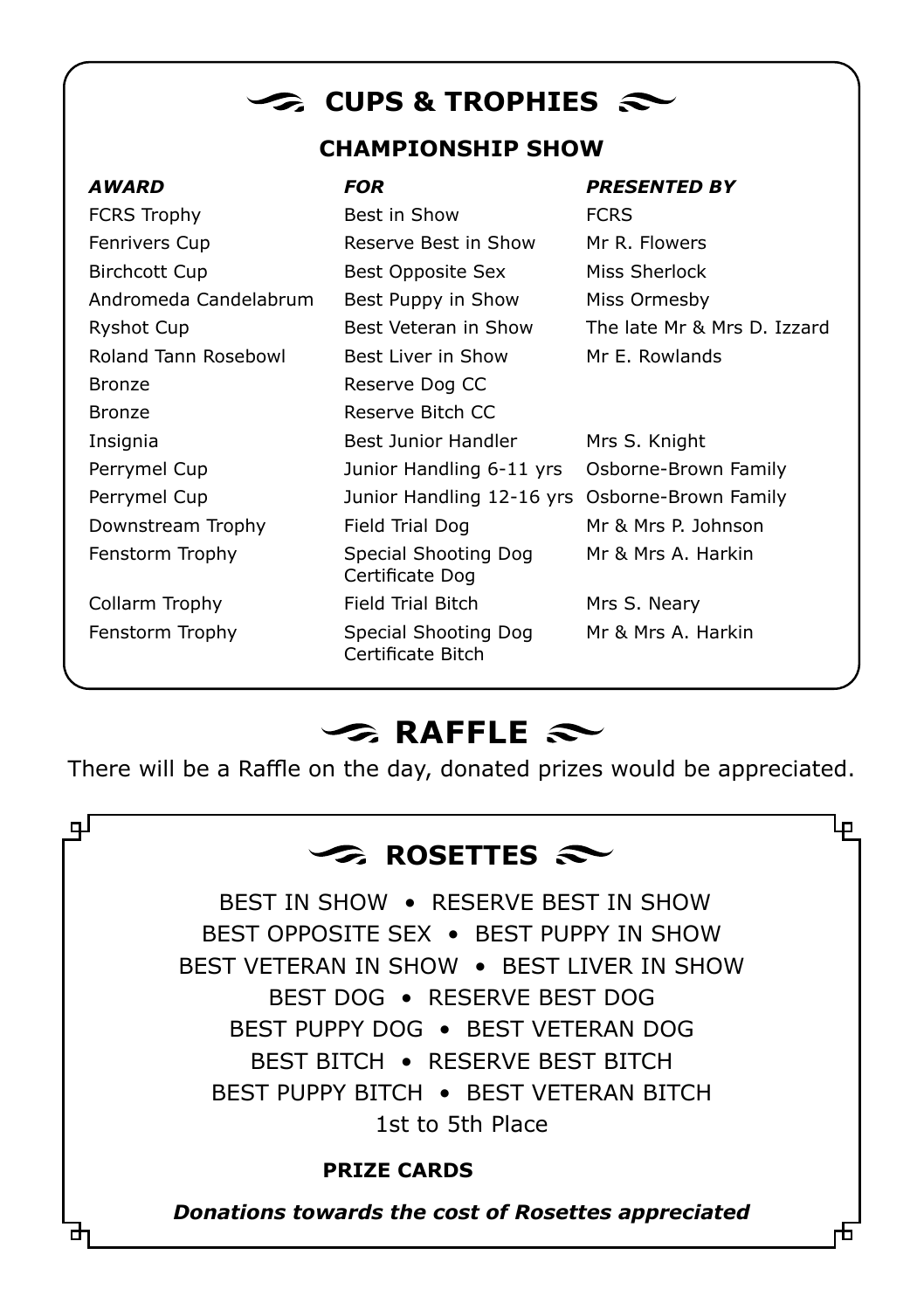## **COVID-19 STATEMENT**

This show will be held in line with Kennel Club and Government guidelines in place at the time of the show. The designated COVID-19 Safety Officer is Tamsin Swain

By entering the show you agree to abide by the rules set out below. Anyone not abiding by the rules will be asked to leave. Entry details will be shared, if requested, as part of Track and Trace.

If an exhibitor, or anyone in their household, has COVID-19 related symptoms or has tested positive for COVID-19 in the past 10 DAYS, they must NOT attend the venue/ event.

ON THE DAY:

- 1. Please be reminded the Committee have worked hard to be able to put this event on for you. Due to the current pandemic, the event has to be heavily managed to ensure the safety of everyone involved. Please follow all instructions you are given.
- 2. Face coverings are to be if requested depending on Government advice at the time (unless medical exemption ID shown). The judge will also wear a face mask whilst judging the dogs.
- 3. The judge will sanitise hands after assessing each dog. The handler will show the dog's teeth to the judge.
- 4. The toilets are provided by the venue, please keep these clean and adhere to one person use at all times. The toilets will be inspected to ensure plenty of hand sanitiser, soap and water is available.

 Disinfectant Spray will be available in each toilet, please use on toilet seat and door handle after use

• The crate area will maintain the advised distance between individuals.

The FCRS retain the right to change any of the above in light of any announcements and changes.



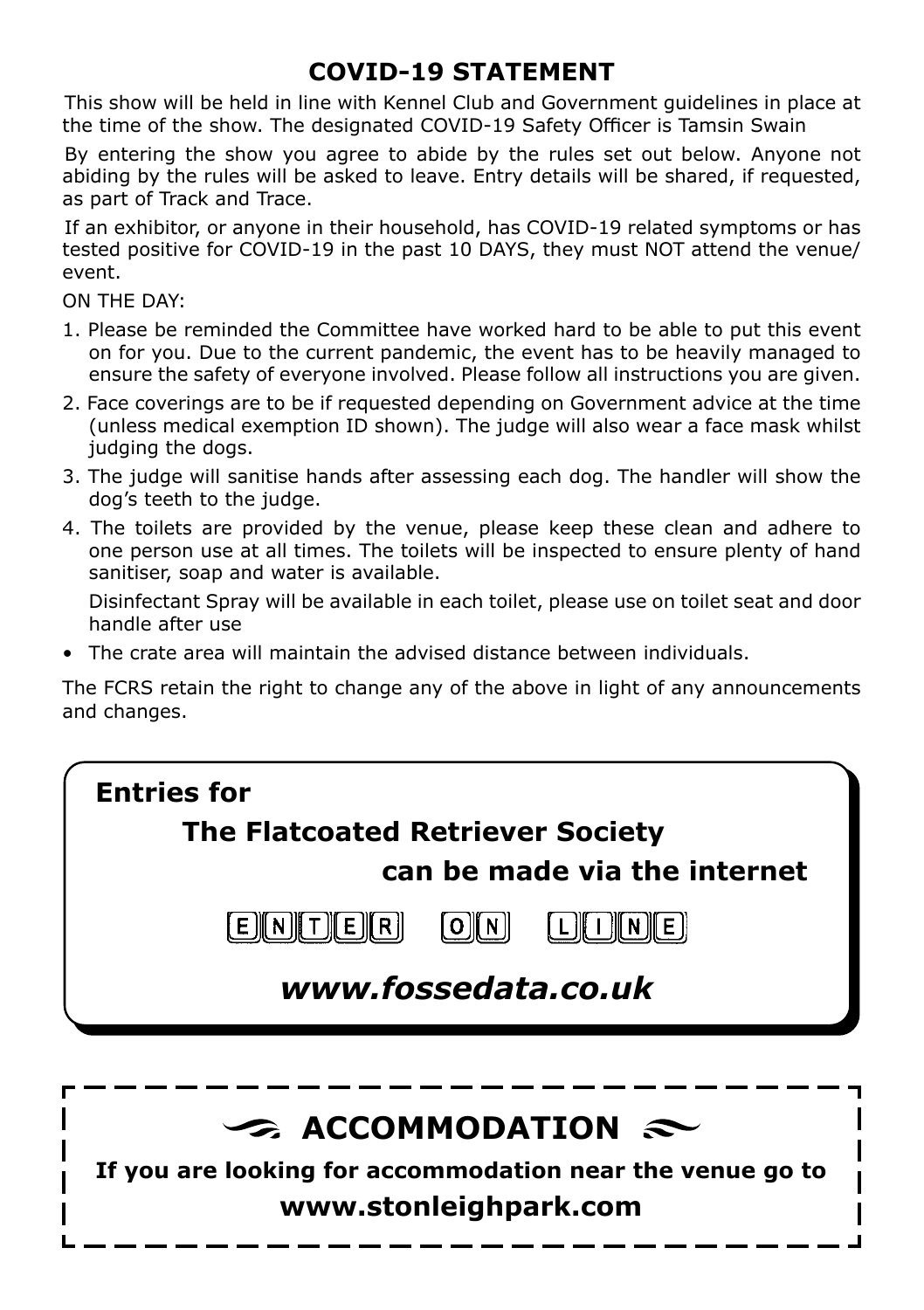# ROYAL CANIN' | PROS **JOIN TODAY**

## **As a valued PRO Club member, you will experience a range of benefits including:**

- **>** Dedicated Area Business Manager and Customer Service Team
- **>** Preferential prices and exclusive offers
- **>** PRO Club Loyalty Scheme
- **>** Puppy recommendation packs\*



\*Subject to compliance with the ROYAL CANIN® Responsible Breeder Charter. Please visit pro.royalcanin.co.uk for full T&C's and to view the charter.

To find out more about our PRO Club visit pro.royalcanin.co.uk or call 0330 678 1522 (UK) 1890 882 356 (ROI)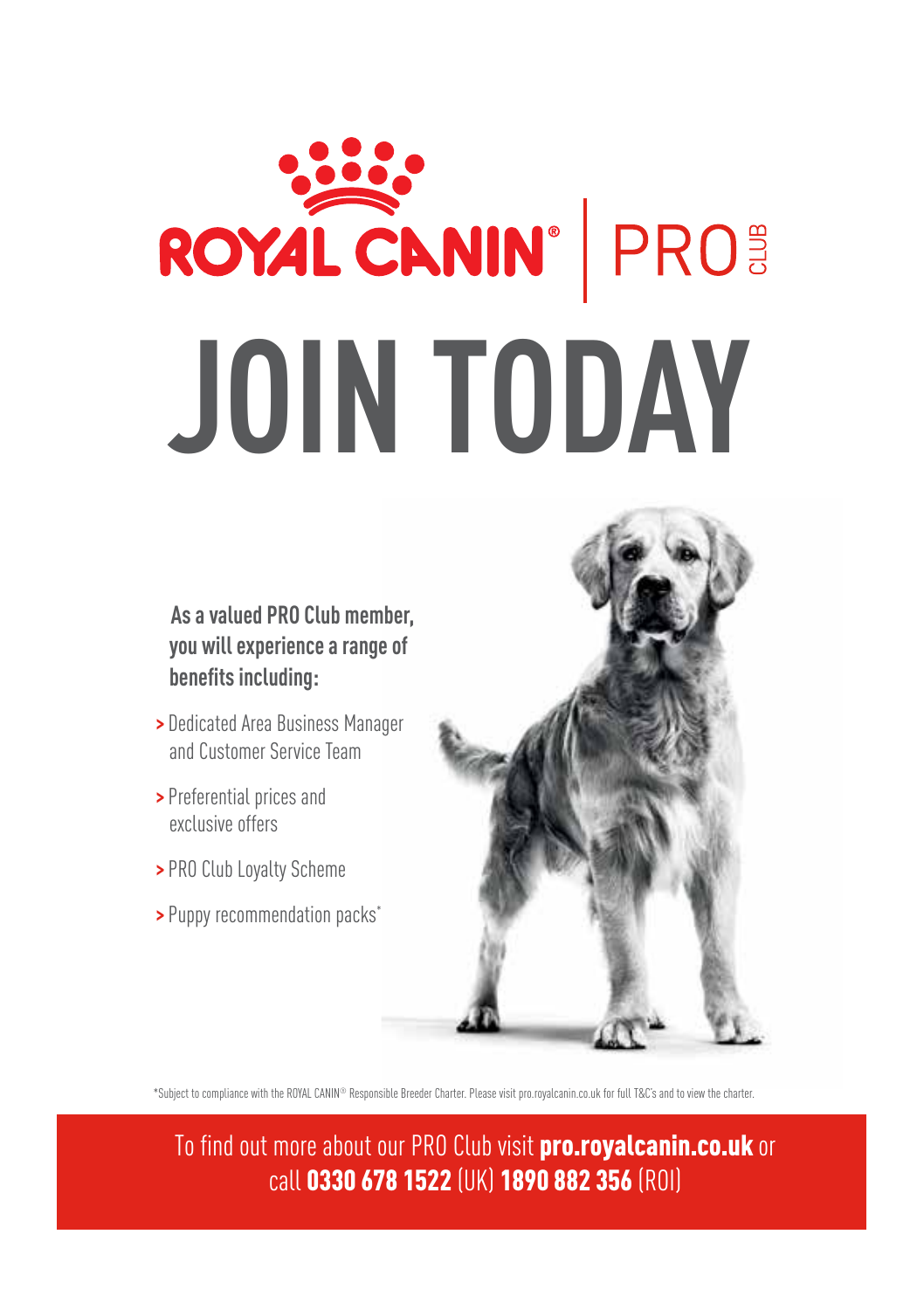- 1. The Show will open at 8.30 am.
- 2. Dogs will be received at any time but it is the exhibitor's responsibility to ensure that exhibits are available for judging when required.
- 3. Judging Commences: Bitches 9.30 am; Dogs at 10.00 am.
- 4. The Show will close half an hour after all judging has been completed by which time dogs must be removed. Exhibits may be removed from the Show after their judging has been completed. Exhibits may not be removed any earlier unless by written order of the Veterinary Surgeon, Veterinary Practitioner or of the Show Management and then only in very exceptional and unforeseen circumstances which must be reported to the Kennel Club.
- 5. Entry Fees: Member: First entry per dog £20.00; Non-Member: First entry per dog £22.00; each subsequent class with same dog  $E2.50$ ; Junior Handling: FREE. Not for Competition (over 4 months) £5.00 per dog. Catalogues: pre-paid with entries £3.50, limited number available on day at £4.00. Donation to FCRS Health Fund £1.00, delete on entry form if not required.
- 6. There is **NO** prize money on offer at this Show.
- 7. The Committee reserves to itself the right to refuse entries.
- 8. Puppies under six calendar months of age on the first day of the Show are not eligible for exhibition.
- 9. The mating of bitches within the precincts of the Show is forbidden.
- 10. **Best Puppy in Show** Where a Best Puppy in Show competition is scheduled the Best Puppy in Show is a puppy which has competed and is unbeaten by any other puppy exhibited at the same show. A puppy is a dog of six and not exceeding twelve calendar months of age on the first day of the Show. Where the Best in Show is a puppy it may, at the discretion of the judge, be awarded Best Puppy in Show. Where the Reserve Best in Show is a puppy which has only been beaten by an adult dog it may, at the discretion of the judge, be Best Puppy in Show. Consequently, selection of Best Puppy in Show must follow the selection of Best in Show.
- 11. **Best in Show** Best in Show must be selected from the exhibits declared Best of Sex but only if they have received a first prize in a class at the same show. If a Reserve Best in Show is to be selected, the eligible dogs are those declared Best Opposite Sex and Reserve Best of Sex to the exhibit declared Best in Show.
- 12. Exhibits will not be admitted to Best in Show competition after a period of ten minutes has elapsed since the announcement that exhibits are required for judging, unless they have been unavoidably delayed by previous judging not being completed on time, and then only with the special permission of the Show Management.
- 13. Exhibitors must not pick up dogs by their tails and leads when lifting them nor handle a dog in a manner which causes its feet not to touch the ground when on the move. This is not acceptable. Exhibitors should note that such practice would constitute harsh handling and reports of such practice will be referred to the Committee under Kennel Club Show Regulation F11.
- 14. All exhibitors must be familiar with Kennel Club Regulation F (Annex B) Regulations for the Preparation of Dogs for Exhibition.
- 15. All dogs resident outside of the UK must be issued with a Kennel Club Authority to Compete number before entry to the show/event can be made. All overseas entries without an Authority to Compete number will be returned to the exhibitor/competitor.
- 16. **Dogs in Vehicles on Hot Days.** Your dog is vulnerable and at risk during hot weather and the Kennel Club offers the following guidance to help guide you through the do's and don'ts travelling to and whilst at KC licensed events.
	- When travelling to a show please take a moment to consider whether the route to the show is on a busy holiday route, and leave earlier to avoid increased time in traffic jams.
	- If your vehicle is not air-conditioned seriously consider whether travelling to the show is a good idea at all.
	- The vehicle should be as fully ventilated as possible, and plenty of stops should be taken, with lots of water available to drink.
	- Ensure your dog is not sitting in full sunlight. There should be plenty of free flowing air around the dog.
	- When at the show, never leave your dog in the vehicle.
	- Keep the dog in the shade take your own shade for example a large umbrella and always have plenty of water available to drink so your dog stays well hydrated.
	- Avoid your dog taking part in unnecessary exertion, or from standing in exposed sunlight for extended lengths of time.

 Remember, if you feel hot your dog is very likely to feel much hotter and dehydrated, and this could lead to dire results. Please look after your dog's welfare. **WARNING: IF YOUR DOG IS FOUND TO BE AT RISK FORCIBLE ENTRY TO YOUR VEHICLE MAY BE NECESSARY WITHOUT LIABILITY FOR ANY DAMAGE CAUSED.** 

 17. Anyone whose dog is entered at a Kennel Club licensed event should take all reasonable steps to ensure the needs of their dog(s) are met, and should not put a dog's health and welfare at risk by any action, default, omission or otherwise. Breach of Kennel Club Regulations in this respect may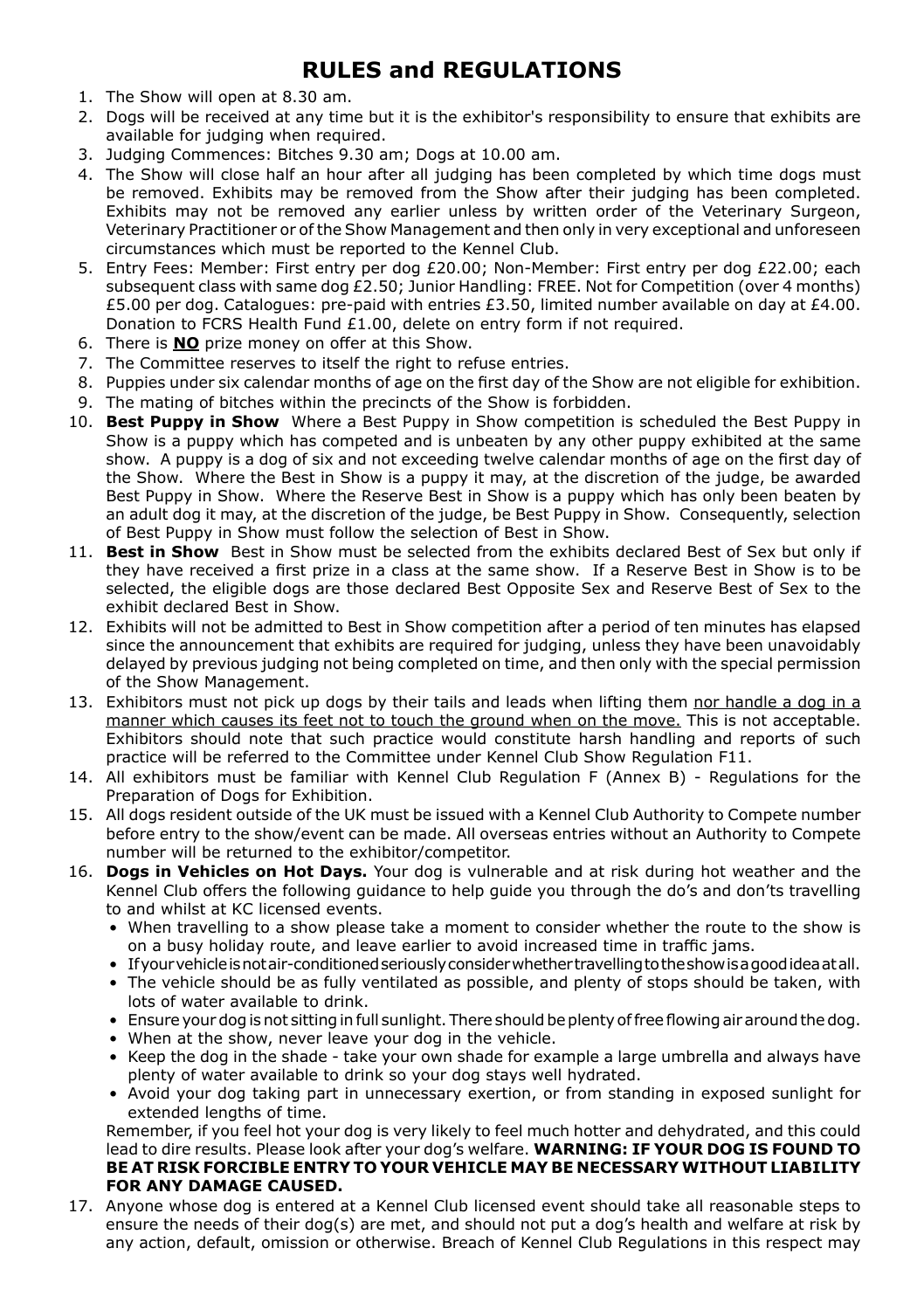be referred to the Board for disciplinary action under the Kennel Club Rules and Regulations. The use of pinch collars, electronic shock collars, or prong collars, is not permitted at any show licensed by the Kennel Club. This shall apply at the venue or within the precincts of the show.

- 18. Not for Competition (puppies over 4 months) entries will be accepted. Details of each dog so entered must be recorded on the entry form and must be Kennel Club registered.
- 19. No modifications will be made to this Schedule except by permission of the Board of the Kennel Club, which will be followed by advertisement in the Canine Press wherever possible.
- 20. The Show is held under Kennel Club Rules and Regulations in force at the date of publication of the Schedule. Every exhibitor making an entry at this Show shall be deemed to have agreed to abide by the Kennel Club Rules and Regulations and entries are accepted on this understanding.
- 21. The Committee will not be responsible for exhibitors missing their classes.
- 22. Should a Judge be prevented from fulfilling his/her engagement, the Committee shall have the right of appointing another Judge in his/her place.
- 23. No animal other than an exhibit shall be allowed within the precincts of the Show.
- 24. Passes will not be sent out. Anyone requiring confirmation of entries please send a stamped, addressed card.
- 25. Any owner, competitor, handler or other person in charge of a dog is required to remove as soon as possible any fouling caused by their dog(s) at any Kennel Club licensed show within the licensed venue and within the environs of that event including car and caravan parks and approaches. Anyone failing to clear up will be reported to the Committee who may enforce the right to refuse entries from the exhibitor for future shows.
- 26. The Committee can accept no responsibility for products advertised or sold by stand holders at the Show, and wish to remind exhibitors that grooming products on sale may not meet the requirements of the Regulations for Preparation of Dogs for Exhibition.
- 27. The owner, exhibitor, handler or other person in charge of a dog at Kennel Club licensed events must at all times ensure that the dog is kept under proper control whilst at the licensed venue, including its environs, car and caravan parks and approaches. This Regulation applies before (at any time during the set up period at the venue), during the event and afterwards (at any time during the breakdown of the event).
- 28. A dog may be disqualified by the Board from any award, whether an objection has been lodged or not, if proved amongst other things to have been: a) registered or recorded as having been bred by the scheduled Judge, this shall not apply to a Judge appointed in an emergency; b) exhibited without payment of appropriate entry fees.
- 29. Every exhibitor shall ensure that whilst the dog is being exhibited, its handler shall display the correct ring number.
- 30. Judges, Ring Stewards, dog and handlers are the only ring occupants during judging. No other person is allowed in the ring unless authority has been given by the Show Executive.

### **DEFINITIONS OF CLASSES**

In the following definitions, a Challenge Certificate includes any Show award that counts towards the title of Champion under the rules of any governing body recognised by the Kennel Club. Wins at Championship Shows in breed classes where Challenge Certificates are not on offer shall be counted as wins at Open Shows. In the case of a dog owned in partnership and entered in Members' classes or competing for Members' Specials each partner must at the time of entry be a member of the Society.

In estimating the number of awards won, all wins up to and including the seventh day before the date of closing of postal entries shall be counted when entering for any class i.e. **Monday, 28th February 2022.** Wins in Variety classes do not count for entry in Breed classes but when entering in Variety classes, wins in both Breed and Variety classes must be counted. First prizes awarded in any classes defined as Special do not count towards eligibility.

If an exhibitor reports before the judging of a class or classes that a dog has been entered which is ineligible, the exhibitor may choose one of the following options:

#### (1) *Withdrawal*

 The dog may be withdrawn from competition subject to the conditions of Regulation F.(1).19. (2) *Transfer*

- a) If a dog is ineligible for a class or classes as regards its colour, sex, weight or height the Show Secretary shall transfer it to the equivalent class or classes for the correct colour, sex, weight or height and, in the event of there being no equivalent class, Minor Puppy and Puppy excepted, to the Open class for the correct colour, sex, weight or height.
- b) If an exhibit is entered incorrectly in a Minor Puppy class, Puppy class or Junior class, which is over age but under twelve calendar months of age, eighteen calendar months of age or twenty four calendar months of age respectively, the Show Secretary shall transfer the exhibit to the Puppy class, Junior class or Yearling class respectively for the correct colour, sex, weight or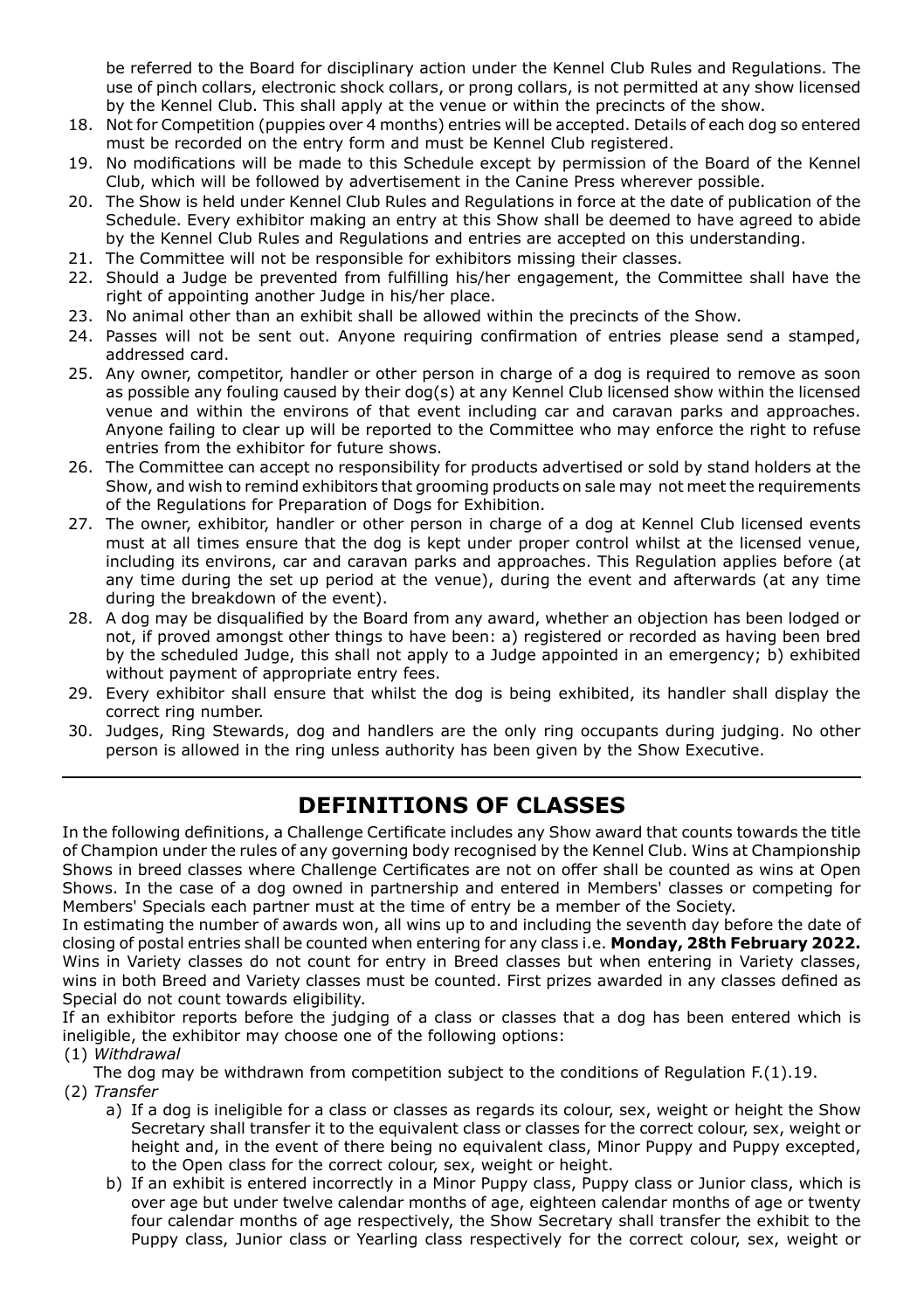height and in the event of there being no Puppy, Junior or Yearling class to the Open class for the correct colour, sex, weight or height.

- c) For any reason other than the above, the Show Secretary shall transfer it to the Open class for the correct colour, sex, weight or height.
- d) If an exhibit arrives late and misses a class, even if it is the only class in which the dog is entered, the dog may not be transferred to any other class.

**MINOR PUPPY** For dogs of six and not exceeding nine calendar months of age on the first day of the Show. **PUPPY** For dogs of six and not exceeding twelve calendar months of age on the first day of the Show.

- **JUNIOR** For dogs of six and not exceeding eighteen calendar months of age on the first day of the Show.
- **YEARLING** For dogs of twelve and not exceeding twenty four months of age on the first day of the Show.
- **NOVICE** For dogs which have not won a Challenge Certificate/CACIB/CAC/Green Star or three or more First Prizes at Open and Championship Shows (Minor Puppy, Special Minor Puppy, Puppy and Special Puppy classes excepted, whether restricted or not).
- **GRADUATE** For dogs which have not won a Challenge Certificate/CACIB/CAC/Green Star or four or more First Prizes at Championship Shows in Graduate, Post Graduate, Minor Limit, Mid Limit, Limit and Open classes, whether restricted or not where Challenge Certificates were offered for the breed.
- **POST GRADUATE** For dogs which have not won a Challenge Certificate/CACIB/CAC/Green Star or five or more First Prizes at Championship Shows in Post Graduate, Minor Limit, Mid Limit, Limit and Open classes, whether restricted or not where Challenge Certificates were offered for the breed.
- **MID LIMIT** For dogs which have not become show Champions under Kennel Club Regulations or under the rules of any governing body recognised by the Kennel Club, or won 3 or more CC/CACIB/ CAC/Green Stars or won five or more First Prizes in all at Championship Shows in Mid Limit, Limit or Open Classes confined to the breed, whether restricted or not, at shows where Challenge Certificates were offered for the breed.
- **LIMIT** For dogs which have not become show Champions under the Kennel Club Regulations or under the rules of any governing body recognised by the Kennel Club, or won 3 or more CC/CACIB/ CAC/Green Stars or won 7 or more First Prizes in all at Championship Shows in Limit or Open Classes confined to the Breed, whether restricted or not at Shows where Challenge Certificates were offered for the breed.
- **OPEN** For all dogs of the breeds for which the class is provided and eligible for entry at the Show.
- **VETERAN** For dogs of not less than seven years of age on the first day of the Show.
- **CHAMPION** For dogs which have been confirmed a Champion or Show Champion under Kennel Club Regulations or under the rules of any governing body recognised by The Kennel Club.
- **FIELD TRIAL** For dogs which have won prizes. Diplomas of Merit or Certificates of Merit in actual competition at a Field Trial held under Kennel Club or Irish Kennel Club Field Trial Regulations.
- **SPECIAL VETERAN** For all dogs of ten years and over on the day of the Show.
- **SPECIAL OPEN LIVER** For all liver coloured dogs.

**SPECIAL SHOOTING DOG CERTIFICATE** For dogs which have gained their Shooting Dog Certificate. **ADVISORY NOTICE**

- 
- **NOT FOR COMPETITION** Societies may at their discretion, accept Not for Competition entries. Societies may accept such entries from breeds of dog not included within the title of the Society and at Shows held over more than one day, such entries may be accepted on any day from any breed. Not for Competition entries will only be accepted for dogs over 4 calendar months of age on the first day of the Show.

#### Brace

For two exhibits (either sex or mixed) of one breed belonging to the same exhibitor, each exhibit having been entered in some class other than Brace .

#### Progeny

For a dog or bitch, accompanied by at least three of its registered progeny up to a maximum of five. The dog or bitch not necessarily entered in another class however, all progeny having been entered and exhibited in another class. The dog or bitch and the progeny need not be registered in the same ownership

## **BENCHES WILL NOT BE PROVIDED AT THIS SHOW**